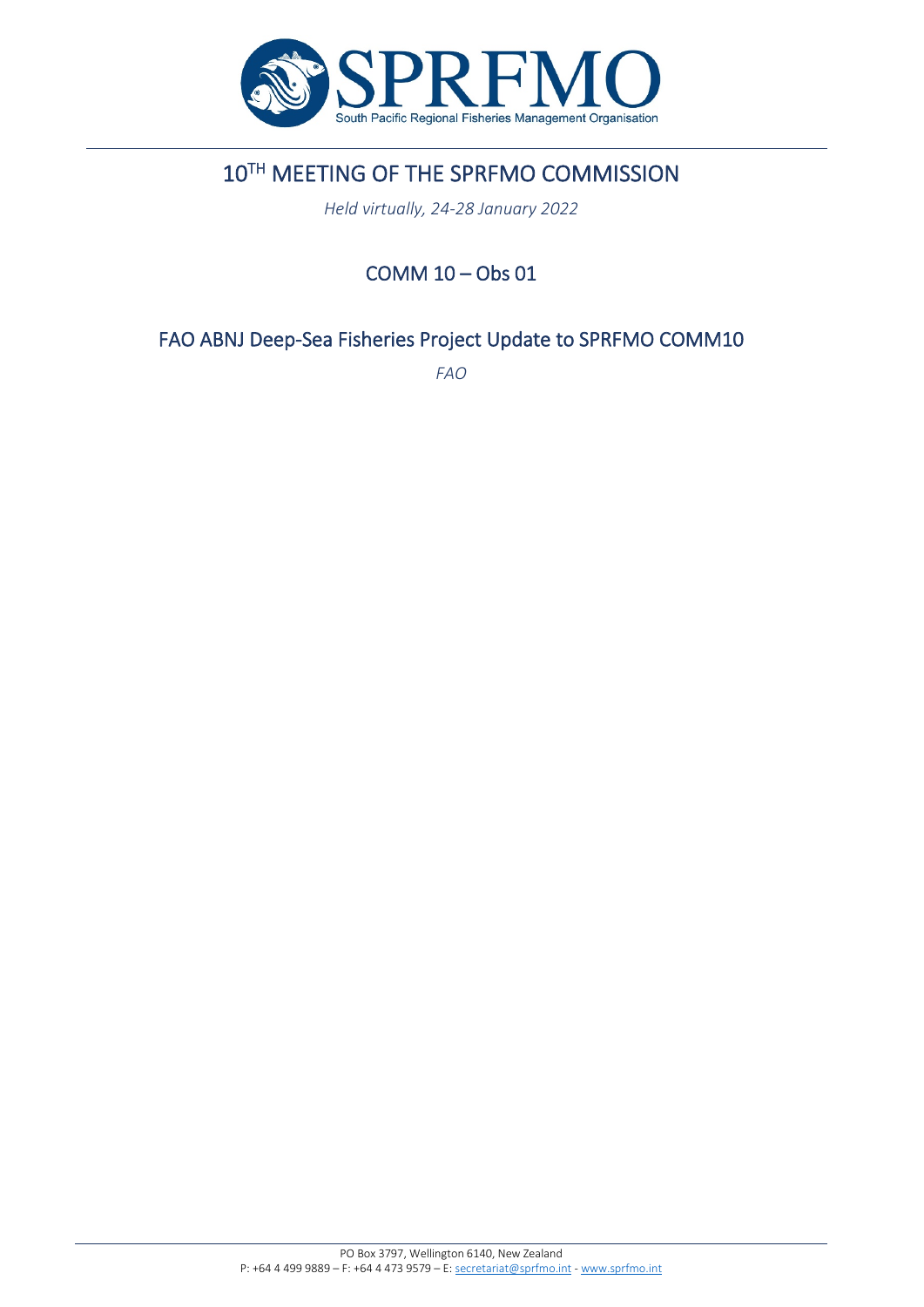

**Food and Agriculture Organization of the United Nations** 

# **ABNJ Deep-sea Fisheries Project update for the 10th Meeting of the SPRFMO Commission**

 **24-28 January 2022**

## **ABNJ Deep-sea Fisheries Project (2022-2027)**

**Sustainable Fisheries Management and Biodiversity Conservation of Deep-sea Living Marine Resources and Ecosystems in the Areas Beyond National Jurisdiction**

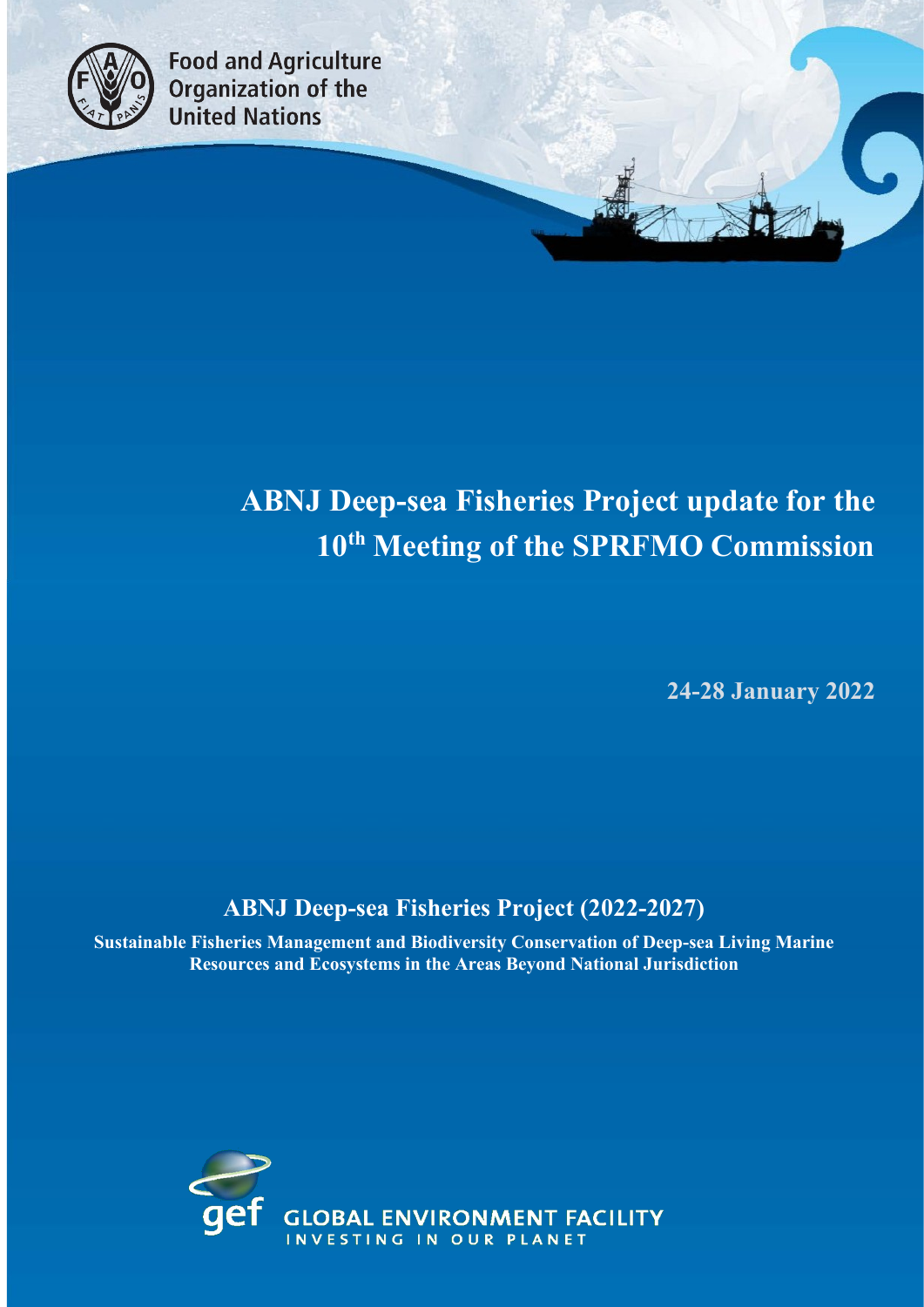#### **Introduction/Purpose**

The purpose of this paper is to provide an update on the development of the FAO Areas Beyond National Jurisdiction (ABNJ) Deep-sea Fisheries under the Ecosystem Approach (DSF) Project and to seek support from SPRFMO in becoming a project partner.

#### **Background**

The DSF Project (2022-2027) follows on from the ABNJ Deep Sea Project (2014-2019). Information papers and interventions have been submitted to previous SPRFMO meetings<sup>[1](#page-2-0)</sup>. The DSF project's concept note was approved by GEF in June [2](#page-2-1)020 and is available from FAO<sup>2</sup>. The DSF Project Inception workshop was held on 24 and 26 August 2020<sup>[3](#page-2-2)</sup> and the Validation Workshop on 8 September 2021<sup>[4](#page-2-3)</sup>. The full project document was submitted to the GEF Secretariat on 25 November 2021.

The DSF Project is part of the Common Oceans Programme, which includes four technical projects (DSF Project, Tuna Project, Cross-Sectoral Project and Sargasso Sea Project) as well as an overall Global Coordination Project.

#### **DSF Project development**

The DSF Project is funded by the Global Environmental Facility (GEF).

The Project builds on earlier communication with committed and potential project partners to identify the Project's thematic work areas. These work areas will be implemented through activities funded by the project and through partner in-kind contributions. The project implementation is expected to start in 2022, with a duration of 5 years.

The project is global in scope and will collaborate with and support regional activities that lead to the project's objective:

#### **To ensure that DSF in the ABNJ are managed under an ecosystem approach that maintains demersal fish stocks at levels capable of maximizing their sustainable yields and minimizing impacts on biodiversity, with a focus on data-limited stocks, deepwater sharks and vulnerable marine ecosystems.**

The project's Theory of Change summarizes the activities, outputs and outcomes that underpin the project (Annex 1). The successful achievement of the Project's objective will require inputs and support from project partners, in particular the participating RFMOs and industry.

Many aspects of SPRFMO's management, compliance and scientific work support the project's objective (Annex 2). The SPRFMO partner activities outlined in Annex 2 cover general areas of cooperation with the DSF Project and will evolve in line with developments in SPRFMO and the Project.

#### **Priority activities relevant to the 10th Commission Meeting**

During discussions held with SPRFMO during the previous project, during the Inception and Validation workshops, and through email correspondence with the Secretariat, the SPRFMO activities listed in Annex 2 match well to the objectives of the DSF Project.

#### **Next steps**

The DSF Project currently has partnership commitments from five RFMOs (NAFO, NEAFC, GFCM, NPFC, and SEAFO), from the science advisory body ICES, and from the industry groups ICFA and SIODFA. Other potential partners are expected to reach a decision soon.

Continuing from the valuable contributions made by SPRFMO during the last project, we hope that SPRFMO will agree to become a project partner and submit a co-financing letter at its earliest convenience (draft in Annex 3).. The draft co-finance letter includes a suggested co-financing amount. The final amount is to be determined by SPRFMO.

<sup>2</sup>[DSF Concept Note](about:blank)

<span id="page-2-0"></span><sup>1</sup> Commission (COMM 7 - Doc10 (via Secretariat)), Scientific Committee (SC8-Obs04, SC9-Doc13 (via Secretariat))

<span id="page-2-2"></span><span id="page-2-1"></span><sup>3</sup> [http://www.fao.org/3/cb2909en/cb2909en.pdf](about:blank)

<span id="page-2-3"></span><sup>&</sup>lt;sup>4</sup> A Report from the Validation Workshop will be available shortly.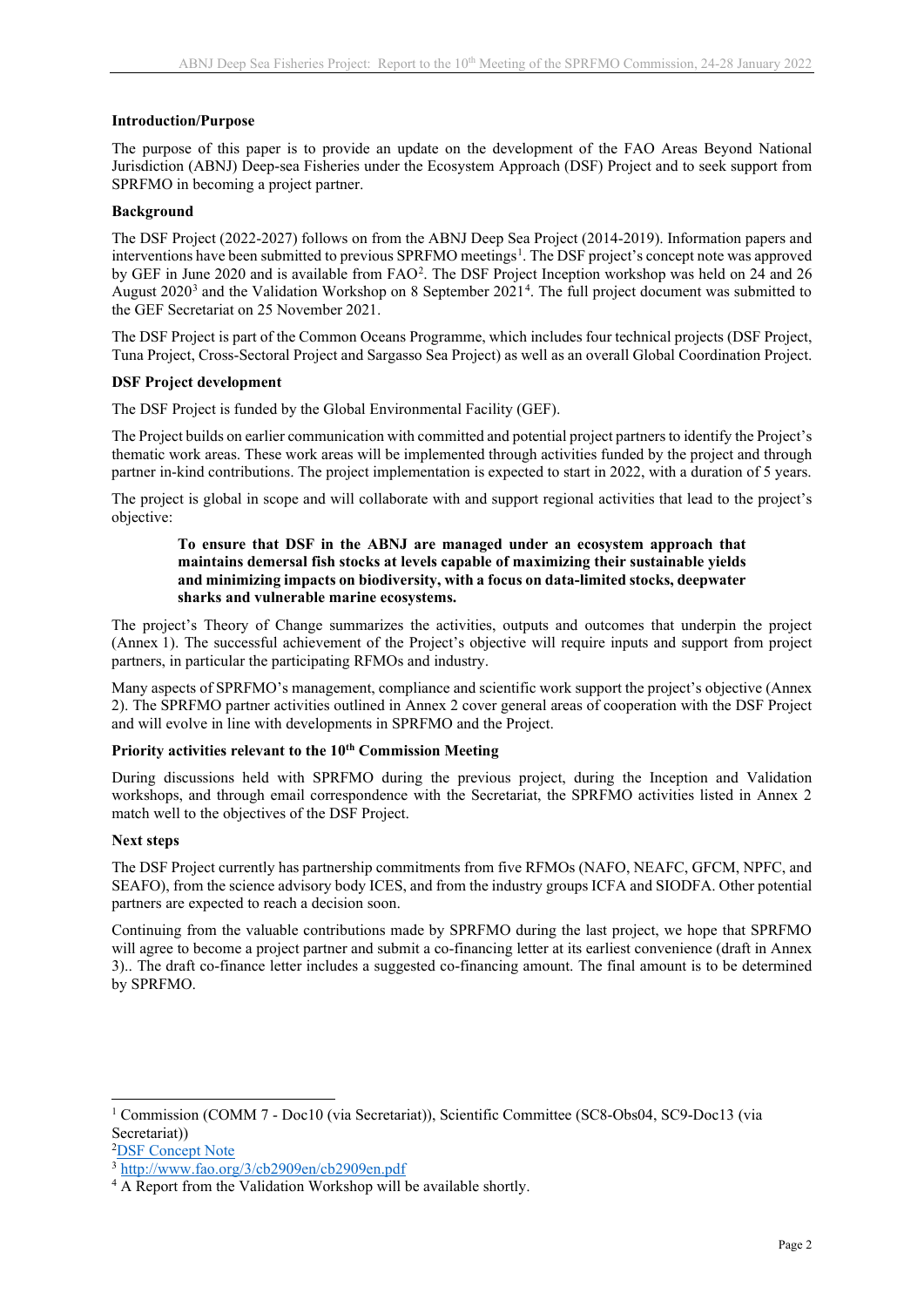#### **ANNEX 1. DSF PROJECT THEORY OF CHANGE (VER 10 06 2021)**

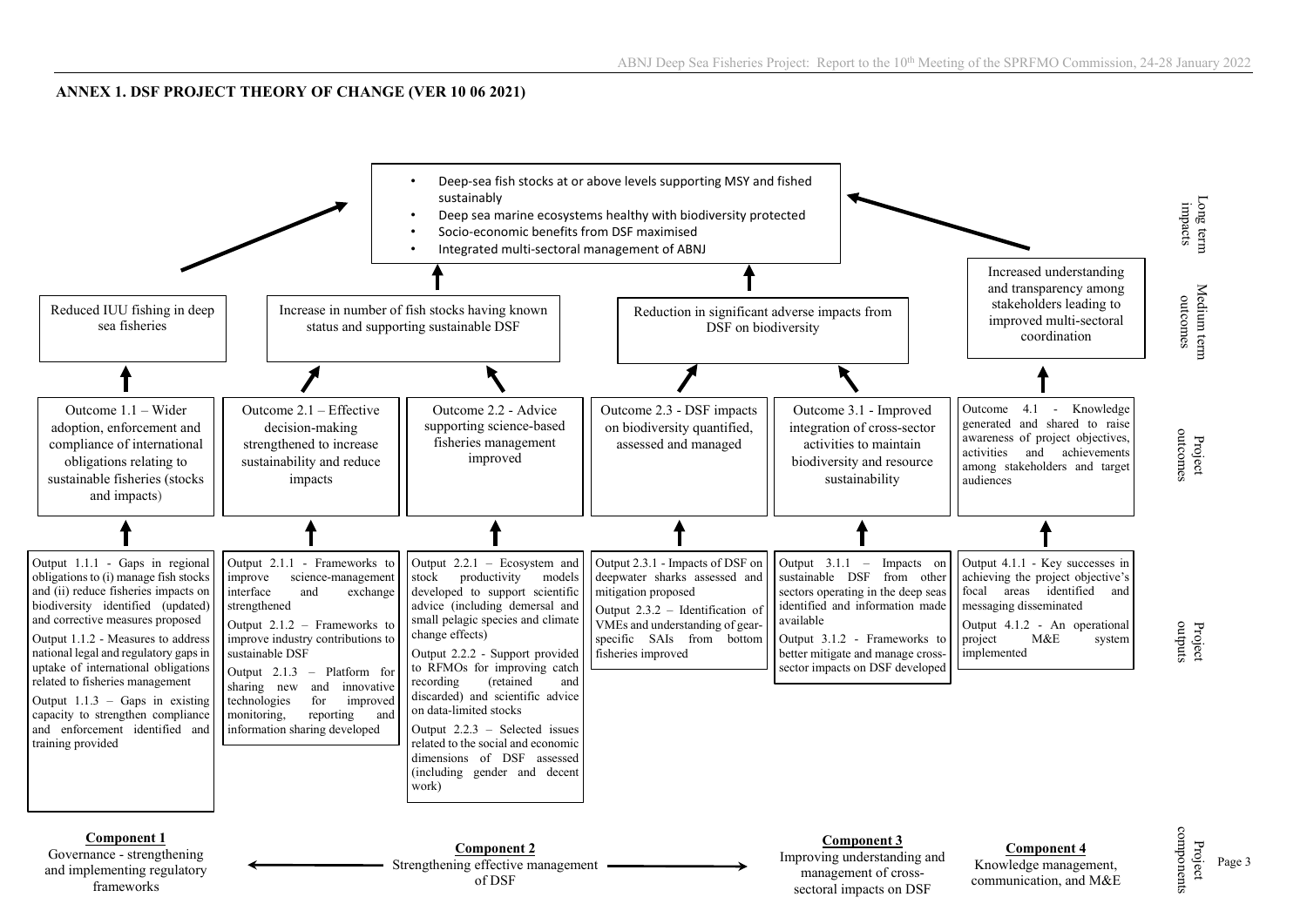#### **ANNEX 2. DSF PROJECT WORKPLAN AND ACTIVITIES OF RELEVANCE TO SPRFMO**

Component 1: Governance -strengthening and implementing regulatory frameworks

Outcome 1.1 – Wider adoption, enforcement and compliance of international obligations relating to sustainable fisheries (stocks and impacts)

| <b>Project Outputs</b>                                                                                                                                                  | <b>Project Activity</b>                                                                                                                                                                                                                                                                                                                                                                                                                                                             | <b>SPRFMO Partner Activity (in kind)</b>                                                                                                                                                                                                                                                                                                                                                                                                                               |
|-------------------------------------------------------------------------------------------------------------------------------------------------------------------------|-------------------------------------------------------------------------------------------------------------------------------------------------------------------------------------------------------------------------------------------------------------------------------------------------------------------------------------------------------------------------------------------------------------------------------------------------------------------------------------|------------------------------------------------------------------------------------------------------------------------------------------------------------------------------------------------------------------------------------------------------------------------------------------------------------------------------------------------------------------------------------------------------------------------------------------------------------------------|
| impacts<br>fisheries<br>biodiversity<br>(updated) and corrective<br>measures proposed.                                                                                  | obligations to (i) manage UNFSA, and other instruments <sup>1</sup> ) in managing fish stocks and<br>obligations to (i) manage UNFSA, and other instruments <sup>1</sup> ) in managing fish stocks and Compliance and Commission meetings and reports<br>fish stocks and (ii) reduce reducing impacts in ABNJ, including reference to data-limited and<br>on bycatch species.<br>identified Workshop and report developed under participatory process.<br>Run by project consultant | 1.1.1 - Gaps in regional Scoping study on international obligations (under UNCLOS, Take part in scoping study workshop to identify international obligations.<br>SPRFMO measures and national legislation<br>In-kind support from Secretariat to support project consultant                                                                                                                                                                                            |
| $1.1.2 -$<br>Measures<br><b>RFMO</b><br>address<br>national<br>legal<br>regulatory<br>gaps<br>obligations<br>international<br>fisheries<br>related<br>to<br>management. | and RFMOs and their member states based on the step-wise guide <sup>2</sup> and requirements in binding and voluntary international instruments.<br>and unpublished assessments undertaken during GEF-5 based on the<br>in DeepFlip Questionairre <sup>3</sup> .<br>This includes uptake of obligations identified under 1.1.1.<br>Workshop and report developed under participatory process.<br>E-learning tool developed by $FAO4$ .<br>Run by project consultant                 | to Development of fisheries management self-assessment tools for Assist in the development of self-assessment tools for RFMOs and member states based on<br>Attendance at one workshop (online or in person) to develop self-assessment tools.<br>Act as advisor, if relevant, to the development of the e-learning tool.<br>In-kind support from Secretariat staff (Executive Secretary, Compliance manager, fisheries)<br>coordinator) to support project consultant |
| strengthen<br>capacity<br>to<br>compliance<br>and<br>enforcement<br>and filled.                                                                                         | Observer training (compliance and scientific)<br>identified Port inspection training<br>Deepwater shark catch monitoring and bycatch reduction (support<br>to output $2.3.1$ )<br>VMS and mapping of DSF by gear type (support to output 2.3.2)<br>Run by project consultant                                                                                                                                                                                                        | 1.1.3 - Gaps in existing Focus on GEF-eligible countries following on from GEF-5 project Provide support to selected and GEF-eligible member states to DSF Project to work with<br>capacity building to implement corrective measures where necessary. Follow-up work from<br>GEF-5 with "Deep flip" survey.<br>No anticipated contribution from RFMOs.                                                                                                                |

 $\frac{1}{1}$  Harrison, J., Lobach, T., Morgera, E. and P. Manoa. 2017. Review and analysis of international legal and policy instruments related to deep-sea fisheries and biodiversity conservation in areas beyond national jurisdiction. FAO, Rome. 94 pp. [Produced by GEF-5 Deep-Sea project]

<sup>2</sup> Harrison, J., Lobach, T., Morgera, E., Diz, D., Kuemlangan, B., Manoa, P. and Hamley, G. 2019. Step-wise guide for the implementation of international legal and policy instruments related to deep-sea fisheries and biodiversity conservation in the areas beyond national jurisdiction. Rome, FAO. [Produced by GEF-5 Deep-Sea project]

<sup>3</sup> Deep sea fisheries legislation reviews based on questionnaires of nine participating states. [Produced by GEF-5 Deep-Sea project]

<sup>4</sup> [FAO elearning Academy](about:blank)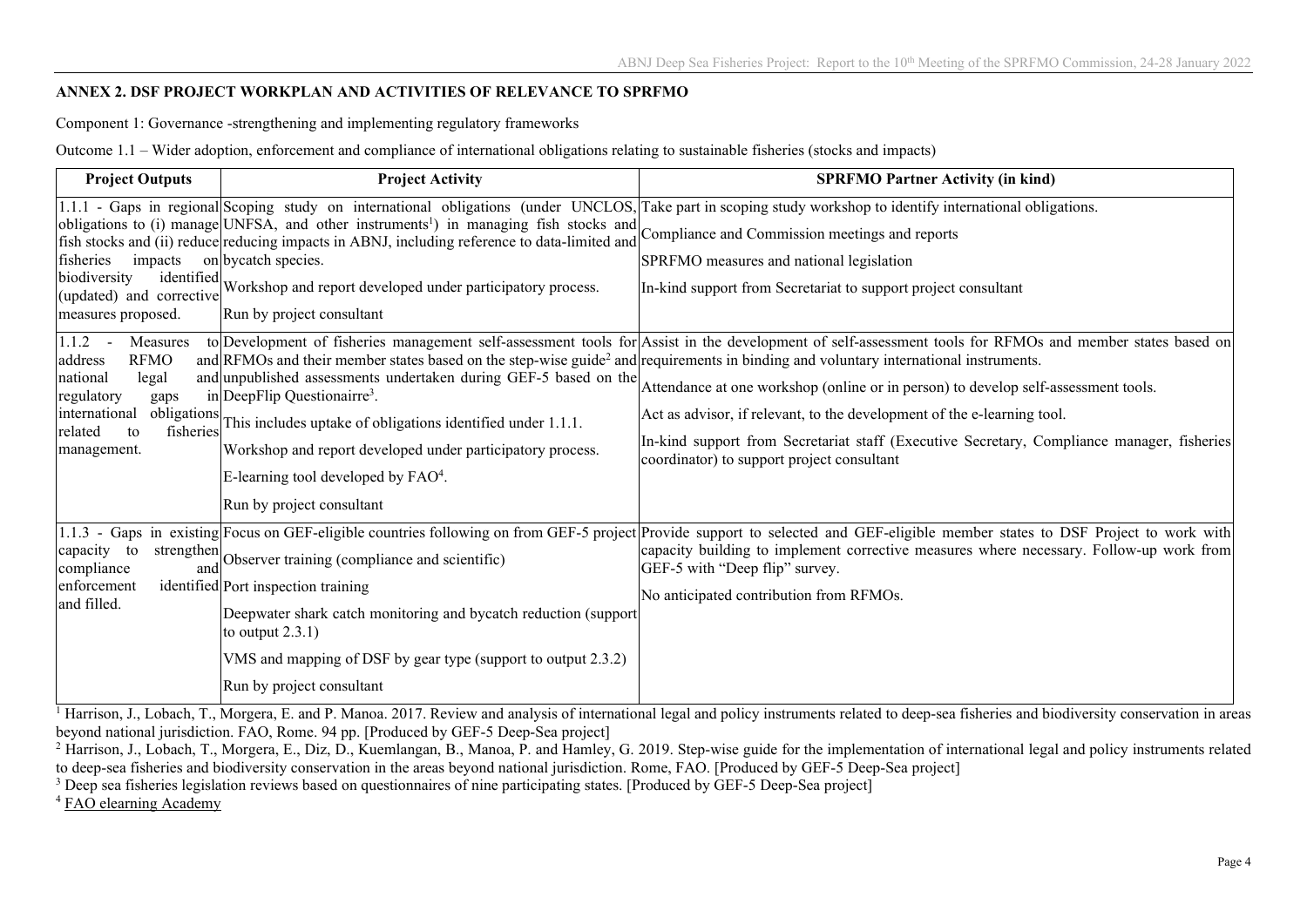#### **Component 2: Strengthening effective management of DSF**

| <b>Project Outputs</b>                                                                                         | <b>Project Activity</b>                                                                                                                                                                                                                                                                                                                                                                                                                                    | <b>SPRFMO Partner Activity (in kind)</b>                                                                                                                                                                                                                                                                                                                                                                                                                                   |
|----------------------------------------------------------------------------------------------------------------|------------------------------------------------------------------------------------------------------------------------------------------------------------------------------------------------------------------------------------------------------------------------------------------------------------------------------------------------------------------------------------------------------------------------------------------------------------|----------------------------------------------------------------------------------------------------------------------------------------------------------------------------------------------------------------------------------------------------------------------------------------------------------------------------------------------------------------------------------------------------------------------------------------------------------------------------|
| improve<br>exchange<br>following<br>precautionary<br>and<br>approach                                           | $[2.1.1$ - Frameworks to Desk top study on how dsRFMO (deep sea RFMOs) committees Topics of interest include:<br>science-communicate internally (e.g. by requests for advice, joint groups,<br>management interface and etc.) and to trail new ways if appropriate.<br>strengthened Further development of the Precautionary Approach and the<br>an ecosystem Ecosystem Approach to Fisheries (EAF) frameworks by<br>dsRFMOs.<br>Run by Project consultant | References points (target and limit) for stocks.<br>Impacts on ETP spp. under EAF.<br>Sharing VMS information with Scientific Committee (SC).<br>Collaboration between the Compliance and Technical Committee (CTC) and SC<br>(see CTC report and CTC7-Doc 15)<br>Improved communication between committees. Take part in project workshop on PA and EAF<br>frameworks (including the social and economic pillars of EAF, data-poor stocks, deepwater<br>sharks and VMEs). |
| improve<br>contributions<br>sustainable DSF                                                                    | industry new ways if appropriate applicable to the management, RFMOs and industry.<br>to compliance, and scientific committees.<br>Including better<br>identification of communication and data sharing strategies.<br>Conclusions discussed at workshop and frameworks developed as<br>appropriate.<br>Run by Project consultant                                                                                                                          | 2.1.2 - Frameworks to Desk top study on how industry works with dsRFMOs and to trail Scoping study and workshop to examine options for a more cooperative partnership between<br>Sharing of information frameworks among industry and dsRFMOs (including via delegations)<br>and discussions with Secretariats and industry.<br>Take part in project workshop on industry – dsRFMO cooperation.<br>Follow-up as required.                                                  |
| innovative<br>technologies<br>and<br>improved<br>reporting and information<br>sharing<br>piloted<br>introduced | 2.1.3 – Uptake of new and Development of web-area (under Common Oceans Programme?) Topics of interest include:<br>approaches for sharing information from researchers and developers with a<br>forwider audience (such as dsRFMOs) of new and innovation<br>monitoring, technologies that support sustainable fisheries.<br>and Run by Project consultant                                                                                                  | Piloting new technologies.<br>On-line implementation of the Port State Measures agreement<br>Technologies to support or replace observers.<br>RFMO Secretariats to help identify "needs and constraints" that could be solved through the<br>application of technology.<br>Support and promotion of SPRFMO Observer programme                                                                                                                                              |
|                                                                                                                |                                                                                                                                                                                                                                                                                                                                                                                                                                                            | Support population of dedicated FAO developers/users forum site advertising new<br>technologies for uptake                                                                                                                                                                                                                                                                                                                                                                 |

*Outcome 2.1 – Effective decision making strengthened to increase sustainability and reduce impacts*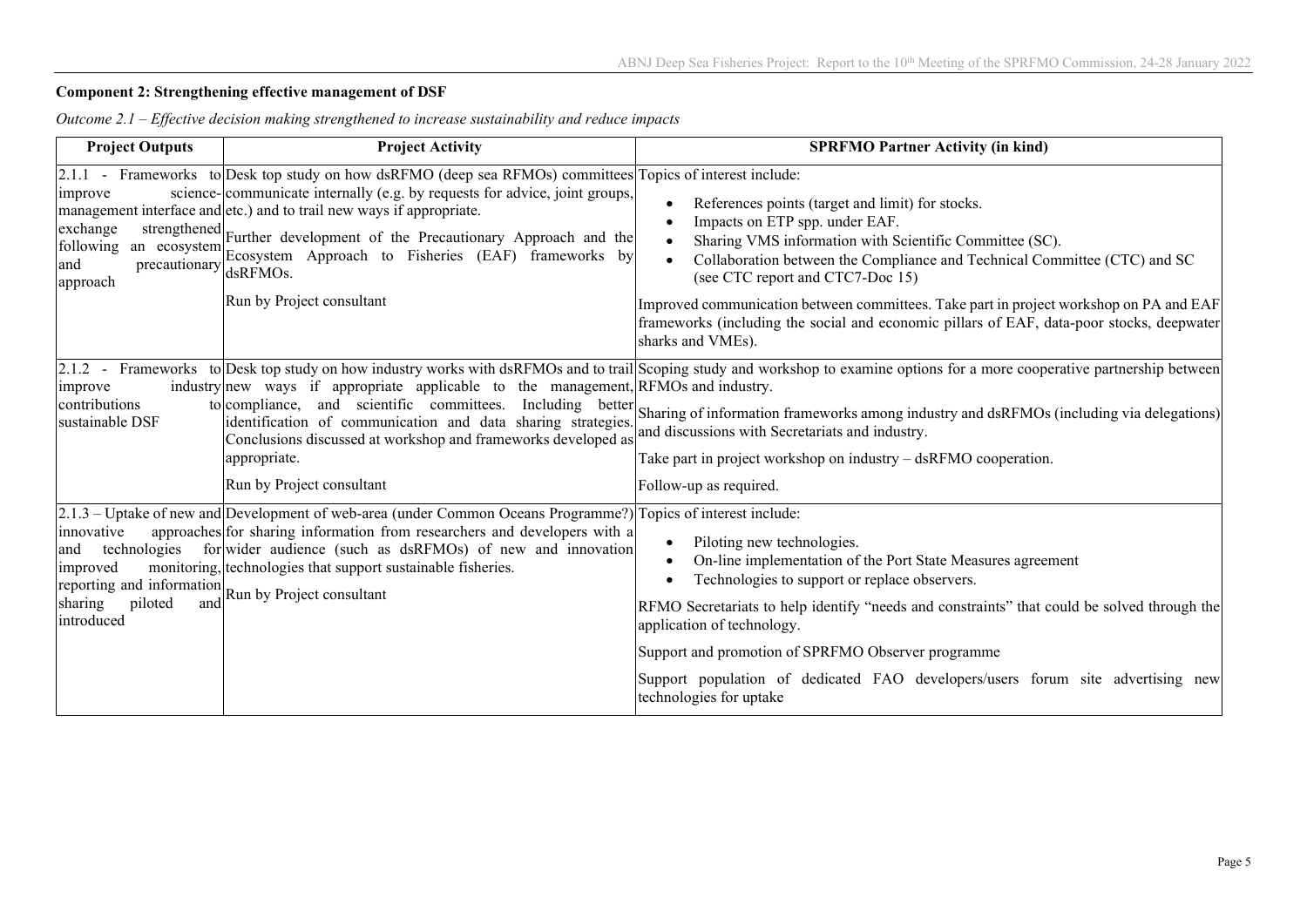| <b>Project Outputs</b>                                                                                          | <b>Project Activity</b>                                                                                                                                                                                                                                                                                                                                                                                    | <b>SPRFMO Partner Activity (in kind)</b>                                                                                                                                                                                                                                                                                                                                                                                                                                                                                                                                                                                                                                                  |
|-----------------------------------------------------------------------------------------------------------------|------------------------------------------------------------------------------------------------------------------------------------------------------------------------------------------------------------------------------------------------------------------------------------------------------------------------------------------------------------------------------------------------------------|-------------------------------------------------------------------------------------------------------------------------------------------------------------------------------------------------------------------------------------------------------------------------------------------------------------------------------------------------------------------------------------------------------------------------------------------------------------------------------------------------------------------------------------------------------------------------------------------------------------------------------------------------------------------------------------------|
| developed<br>models<br>generated<br>advice<br>and small pelagic species<br>climate<br>change<br>and<br>effects) | and ecosystem and stock productivity models under changing WG)<br>and conditions $-$ short, medium and long term implications".<br>tested (including demersal Promote relevant work undertaken by dsRFMOs, including CC<br>work.<br>Draft publication on current work and its use in sustainable<br>fisheries.<br>Run by Project consultant                                                                | 2.2.1 - Stock productivity Organise symposium on Application to fisheries management of Ecosystem status overviews at seasonal to decadal scales (via SPRFMO Habitat Monitoring<br>Sharing of relevant work by RFMO management and science committees<br>Support of the project symposium on ecosystem and stock productivity models                                                                                                                                                                                                                                                                                                                                                      |
| discarded)<br>limited stocks                                                                                    | [2.2.2 - Support provided] (Focus fisheries are alfonsino and armourhead)<br>to RFMOs for improving Review and support appropriate and coordinated data-collection Alfonsino data collection<br>and programmes.<br>scientific advice on data- Identify and support current RFMO assessment methods.<br>ICES.<br>Assist in evaluation of stock status for data limited stocks.<br>Run by Project consultant | Alfonsino assessment work<br>Alfonsino (various areas), (for information purposes: orange roughy (Louisville ridge, NZ<br>straddling stock, Westpac Bank))<br>As appropriate, coordinate training workshops, possibly with Sharing data-collection and assessment methodologies through RFMO reports and access to<br>stock experts<br>If appropriate, have stock assessments reviewed in an open forum with other RFMOs (focus)<br>fisheries are alfonsino and armourhead)                                                                                                                                                                                                               |
| gender and decent work)                                                                                         | related to the social and sustainable management of deep-sea fisheries and EAF.<br>value chain work.<br>Examine relevance of value chains to work of RFMOs.<br>Run by Project consultant.                                                                                                                                                                                                                  | 2.2. 3 – Selected issues Undertake value chain analysis of 1-4 fisheries that supports the SPRFMO recognise the socio-economic and cultural importance of ABNJ. (see e.g. 2020)<br>Commission report, paras 29 (CI), 144 (NZ), 147 (HSFG)).<br>economic dimensions of Perform gender and decent employment analyses as part of the Decent work – e.g. security and welfare of observers according to international standards or<br>guidelines (CMM 2020 Art 30.8.d)<br>Inclusion of social and economic aspects in the EAF Framework (if appropriate).<br>Selected value chain data collection.<br>Gender work throughout entire fisheries chain (including management, science and MCS). |

*2.2 - Improved advice supporting science-based fisheries management*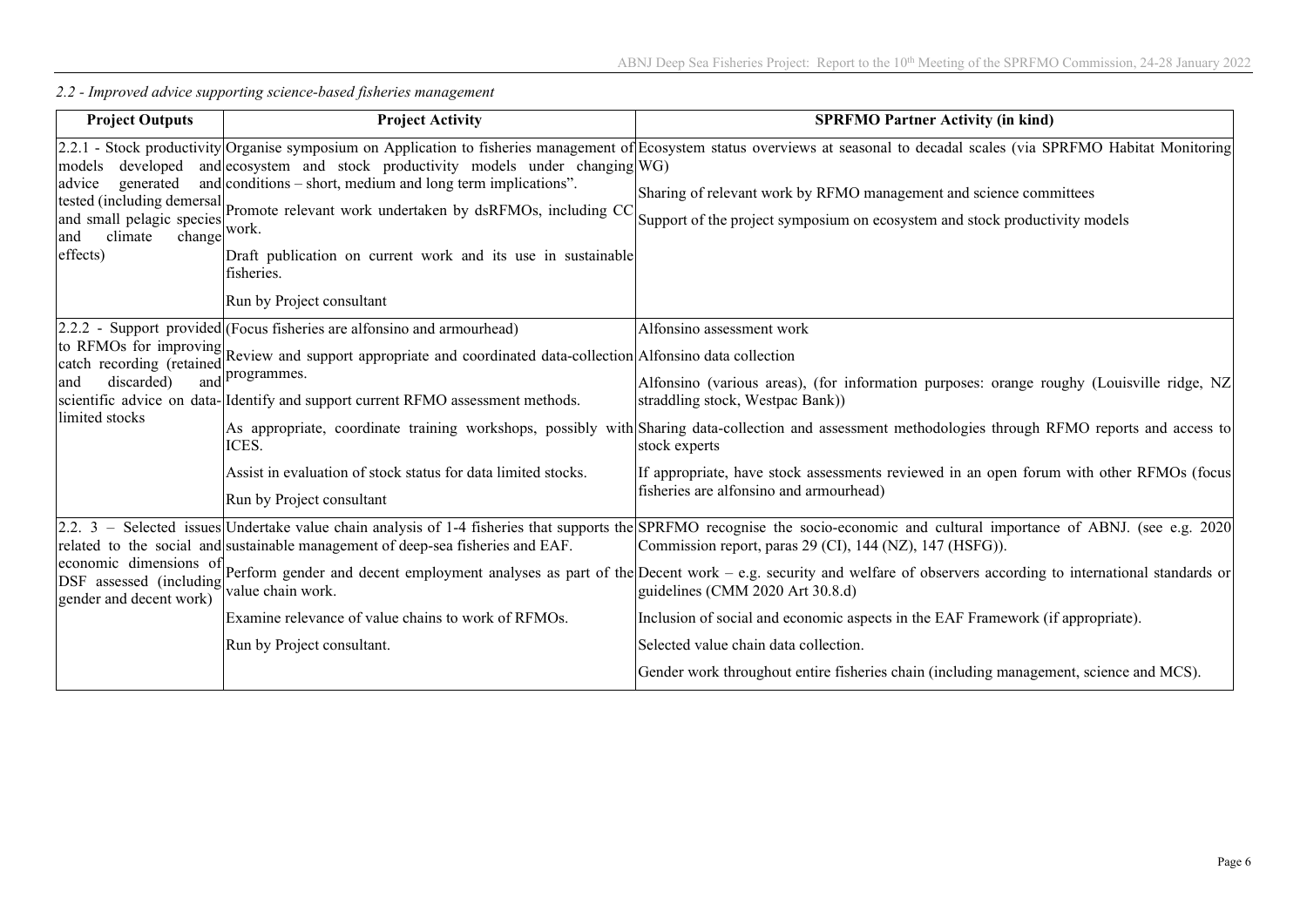| <b>Project Outputs</b>                                                                   | <b>Project Activity</b>                                                                                                                                                                                                                                                                                                                                                                                                                                                                                                                   | <b>SPRFMO Partner Activity (in kind)</b>                                                                                                                                                                                                                                                                                                                                                                                                                                                                                                                                                                                                                                                                                                                                                                                                                                                                                                                                                                                                                                                                                        |
|------------------------------------------------------------------------------------------|-------------------------------------------------------------------------------------------------------------------------------------------------------------------------------------------------------------------------------------------------------------------------------------------------------------------------------------------------------------------------------------------------------------------------------------------------------------------------------------------------------------------------------------------|---------------------------------------------------------------------------------------------------------------------------------------------------------------------------------------------------------------------------------------------------------------------------------------------------------------------------------------------------------------------------------------------------------------------------------------------------------------------------------------------------------------------------------------------------------------------------------------------------------------------------------------------------------------------------------------------------------------------------------------------------------------------------------------------------------------------------------------------------------------------------------------------------------------------------------------------------------------------------------------------------------------------------------------------------------------------------------------------------------------------------------|
| and mitigated                                                                            | 2.3.1 - Impacts of DSF on Collate and assess data collection programmes and data collected Risk assessments using PSA and SAFE methods.<br>identification.<br>distribution, fishing effort distribution (by gear), and catch<br>susceptibility.<br>Reviews of impact assessment methodologies and comparison of<br>results from high seas regions though workshop or symposium as<br>appropriate.<br>Methods to review effectiveness of mitigation options.<br>Run by Project consultant.                                                 | deepwater sharks assessed among dsRFMOs. Providing support, training and testing of future Collaboration with project to support this output, including sharing of work undertaken for deepwater sharks assessed among dsRFMOs<br>RFMO meetings.<br>Promotion of risk assessment methodologies involving shark Consistent with obligations and current work of RFMOs, undertaken deepwater shark stock and<br>impact assessments with RFMOs.<br>Working jointly with the project, review effectiveness of any mitigation measures to protect<br>deepwater shark species.                                                                                                                                                                                                                                                                                                                                                                                                                                                                                                                                                        |
| 2.3.2<br>$\hspace{0.1mm}-\hspace{0.1mm}$<br>of<br>impacts<br>activities<br>on<br>adopted | VMEs publication entitled "VME identification methodology".<br>improved and mitigation Review implementation of FAO DSF Guidelines (follow-up of<br>Busan meeting in 2010)<br>Methods to monitor the health of VMEs in closed areas to see if<br>they are changing, either negatively through non-fisheries impacts<br>or positively through recovery.<br>Improved monitoring and analysis of fishing effort by gear type<br>(essential fundamental requirement to monitoring of fisheries and<br>impacts).<br>Run by Project consultant. | Knowledge of Review of current methods used to identify VMEs in ABNJ, RFMO collaboration, mainly through the provision of meeting reports and working documents,<br>fishing including those used in exploratory fisheries, and produce but sometimes by expert in-kind contributions, to advance work on VMEs, including:<br>Habitat modelling and cross-collaboration (SC8 para 203)<br>Pursue operational definitions of SAI (spatial scales), ideally with FAO as part of an<br>across-RFMO initiative.<br>Innovative bottom fishing footprint and 3-tier VME protection/fishing<br>VME ID Guides and data collection<br>Better use of VMS and other supporting methods (COMM8, para 53)<br>Bottom Fishing Impact Assessment in exploratory fisheries – methods to determine<br>(COMM8, para 190-194)<br>Representation by RFMOs at various workshops to develop and conclude work of this output.<br>Some joint work with Compliance Committees and Scientific Committees on how to improve<br>the monitoring and mapping of fishing effort, whilst respecting confidentiality requirements and<br>restricted access rules. |

*2.3 - DSF impacts on biodiversity quantified, assessed and managed*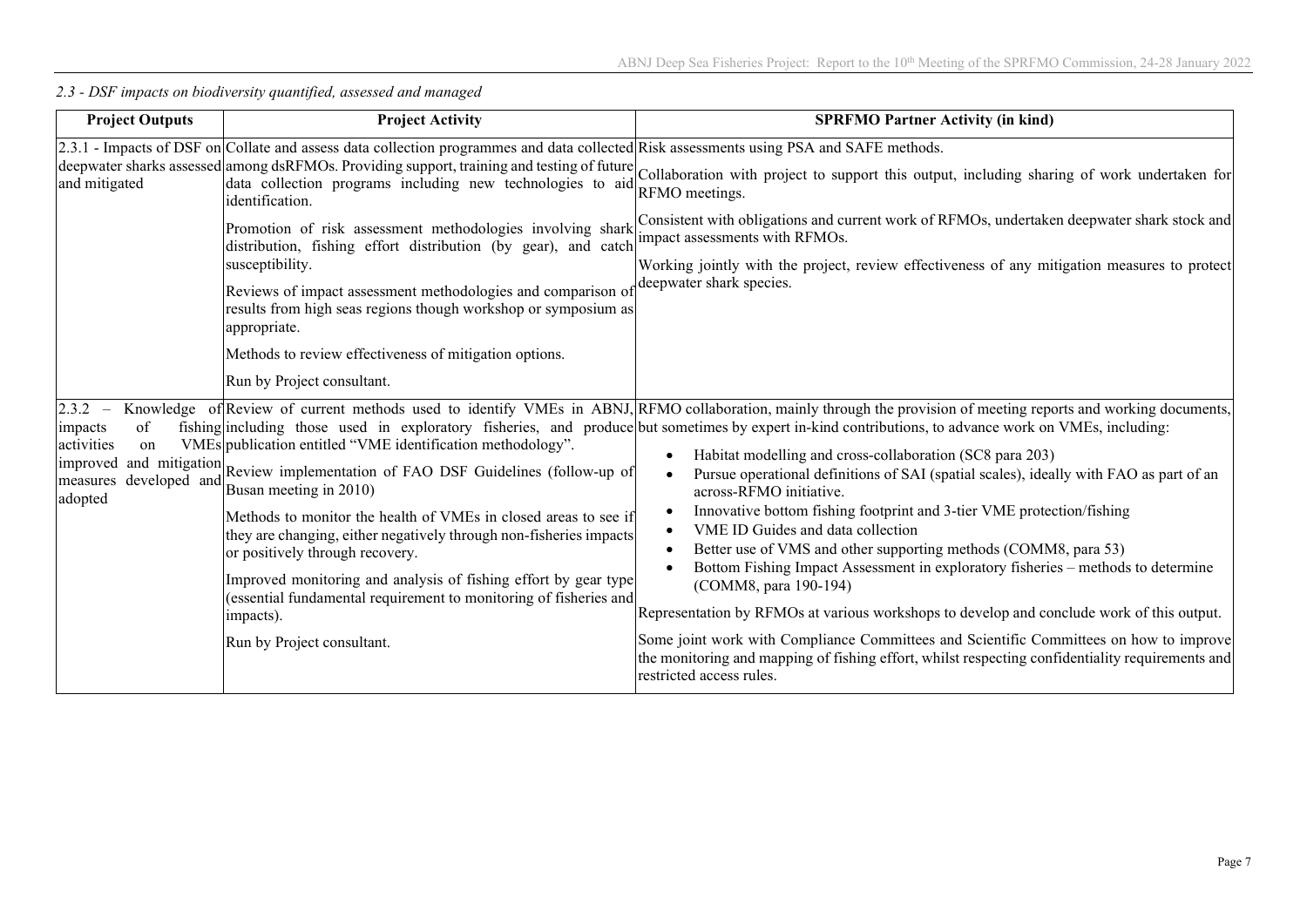#### **Component 3. Improving understanding and management of cross-sectoral impacts on DSF**

| <b>Project Outputs</b>                                                  | <b>Project Activity</b>                                                                                                                                                                                                                                                                                                                                                                                                                                                                                                                    | <b>SPRFMO Partner Activity (in kind)</b>                                                                                                                                                                                                                                                                                                                                                                                                                                 |
|-------------------------------------------------------------------------|--------------------------------------------------------------------------------------------------------------------------------------------------------------------------------------------------------------------------------------------------------------------------------------------------------------------------------------------------------------------------------------------------------------------------------------------------------------------------------------------------------------------------------------------|--------------------------------------------------------------------------------------------------------------------------------------------------------------------------------------------------------------------------------------------------------------------------------------------------------------------------------------------------------------------------------------------------------------------------------------------------------------------------|
| 3.1.1<br>between<br>other sectors operating in and gear).<br>available. | Interactions Scoping study to identify possible interactions with DSF General interest in:<br>fisheries and (including overlap with current spatial extent of fishing by stock<br>the deep seas identified Methodologies identified to identify significance of threats<br>(including where identified in similar cases for EEZ fisheries).<br>production, ecological, social, economic).<br>Run by Project consultant.                                                                                                                    | EBSAs, marine pollution and climate change (SC report 2019, 11.2-11.3).<br>Impacts on DSF from other sectors<br>Information in RFMO reports and working papers<br>Guidance developed on consequences of threats (fisheries Consultations with RFMO Secretariat staff, scientific committees, and members as appropriate.<br>In-kind contributions to workshops and project publications                                                                                  |
| 3.1.2<br>mitigate<br>better<br>manage<br>impacts<br>on<br>developed.    | and sectoral marine use (to include all spatial aspects of fisheries the BBNJ process).<br>end and become means and the cross-sector including distribution of fishing effort and biodiversity protection Improved understanding of the spatial extent of the fished areas<br>DSF measures).<br>To inform RFMOs on developments in international instruments<br>affecting the use of the ABNJ.<br>As appropriate, any follow-up work necessary to mitigate the<br>negative effects of interactions with DSF.<br>Run by Project consultant. | Mechanisms to Project consultant to draft report on current and planned multi-Assigning responsibilities for assessing impacts to fish and biodiversity (in part, contributing to<br>Oil and gas work SC 2020 p. 66, WGESA 2019, p. 120-128 (ATLAS project).<br>Development of the VME Database, if desired, to include other spatial management measures<br>and other sectors to facilitate integrated ecosystem assessments<br>RFMO meeting reports and working papers |

*Outcome 3.1 - Improved integration of cross-sector activities to maintain biodiversity and resource sustainability*

#### **Component 4. Knowledge management, communication and M&E**

*Outcome 4.1 Knowledge generated and shared to raise awareness of project objectives, activities and achievements among stakeholders and target audiences*

| <b>Project Outputs</b>                        | <b>Project Activity</b>                                                                                                                                                                                                                                                                                                            | <b>SPRFMO Partner Activity (in kind)</b>                                                                                                                                                                        |
|-----------------------------------------------|------------------------------------------------------------------------------------------------------------------------------------------------------------------------------------------------------------------------------------------------------------------------------------------------------------------------------------|-----------------------------------------------------------------------------------------------------------------------------------------------------------------------------------------------------------------|
| achieving<br>the<br>disseminated.             | project sharing information with a wider multi-sectoral audience to better website design and possibilities for improvement in massaging.<br>objective's focal areas display the remit of RFMOs and the work they undertake with<br>identified and messaging fisheries and environmental monitoring.<br>Run by Project consultant. | 4.1.1: Key successes in Review and support to RFMO websites with an emphasis on In-kind discussions between Secretariat and project's communications experts on current                                         |
|                                               | Programme level messaging via Global Coordination Project                                                                                                                                                                                                                                                                          | No inputs                                                                                                                                                                                                       |
| 4.1.2:<br>An<br>M&E<br>project<br>implemented | system Management Unit                                                                                                                                                                                                                                                                                                             | operational Project monitoring and evaluation undertaken by Project RFMO Secretariat to provide annual updates to DSF project on their contributions to the project<br>as specified in the co-financing letter. |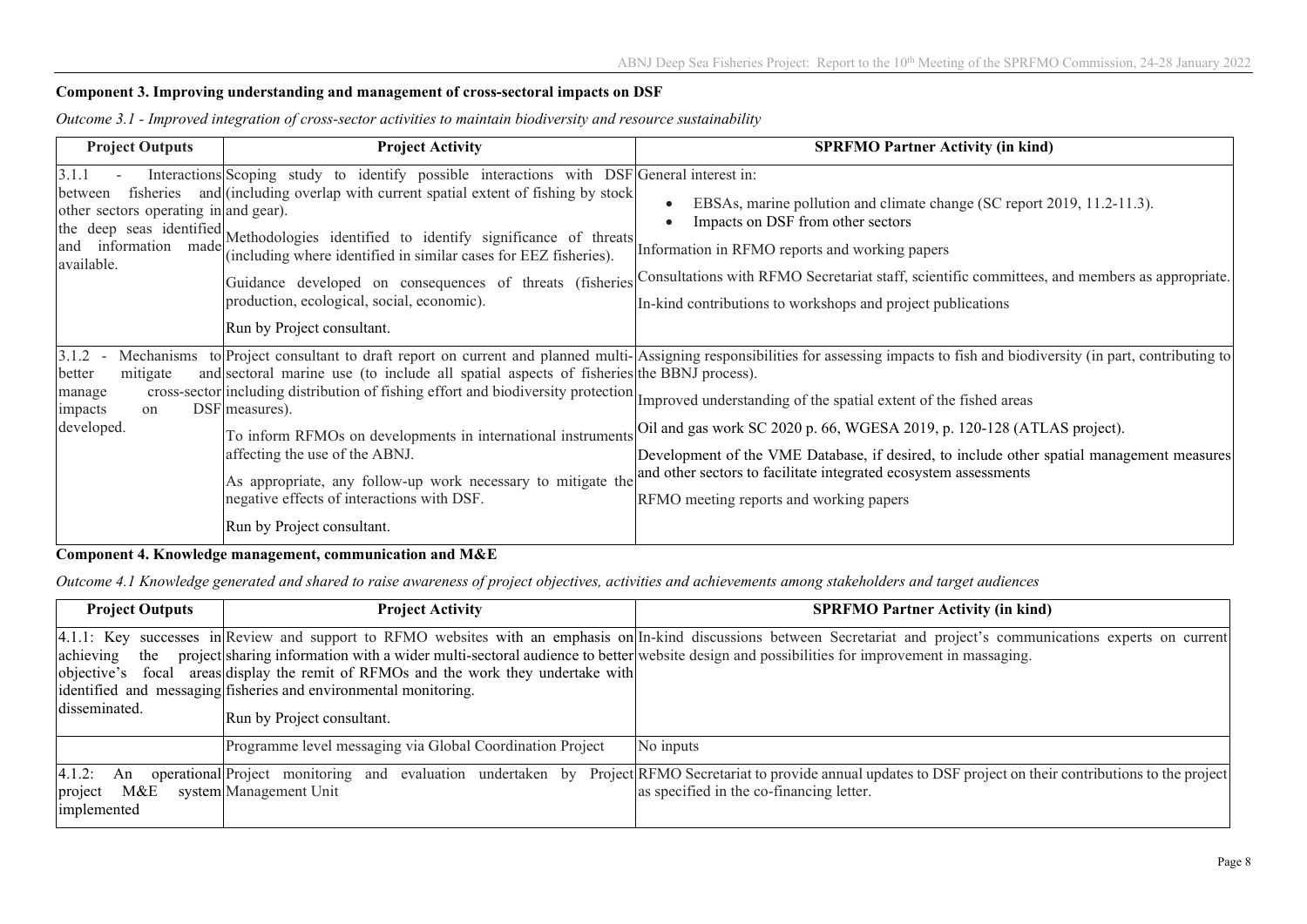## 3. Template for co-financing letter

Jeffrey Griffin Senior Coordinator, GEF Unit Office of Climate Change, Biodiversity and Environment (OCB) Food and Agriculture Organization of the United Nations (FAO) Viale delle Terme di Caracalla, 00153 Rome, ITALY

Date:

**Subject**: Confirmation of co-financing for the GEF Project 'Deep-sea Fisheries under the Ecosystem Approach' and Project Symbol GCP/GLO/1002/GFF

Dear Mr Griffin,

I have the pleasure to confirm that the South Pacific Regional Fisheries Management Organisation accepts to cofinance the GEF project "Deep-sea Fisheries under the Ecosystem Approach" through our global activities in 2022- 2027.

The co-financing will amount to an **in-kind** contribution of **USD 1,500,000** comprising a contribution in staff time of the SPRFMO Secretariat and of SPRFMO's Contracting Parties and other operating expenses devoted to activities supporting the objectives of this project.

The total co-financing contribution to the GEF project will be **USD 1,500,000** and the split by component is as follows:

| Component                                                                                 | <b>USD Amount</b> | <b>of</b><br>$Co-$<br><b>Type</b><br>financing |
|-------------------------------------------------------------------------------------------|-------------------|------------------------------------------------|
| Component 1:                                                                              |                   | grant                                          |
| Governance - strengthening and implementing<br>regulatory frameworks                      | 225,000           | in-kind                                        |
| Component 2:                                                                              |                   | grant                                          |
| Strengthening effective management of deep sea<br>fisheries                               | 975,000           | in-kind                                        |
| Component 3:                                                                              |                   | grant                                          |
| Improving understanding and management of<br>cross-sectoral impacts on deep sea fisheries | 225,000           | in-kind                                        |
| Component 4:                                                                              |                   | grant                                          |
| Knowledge Management, Communication and<br>Monitoring and Evaluation                      | 75,000            | in-kind                                        |
| Project Management Costs (equal to 5% of the co-                                          |                   | grant                                          |
| financing)                                                                                | zero              | in-kind                                        |

Yours Sincerely,